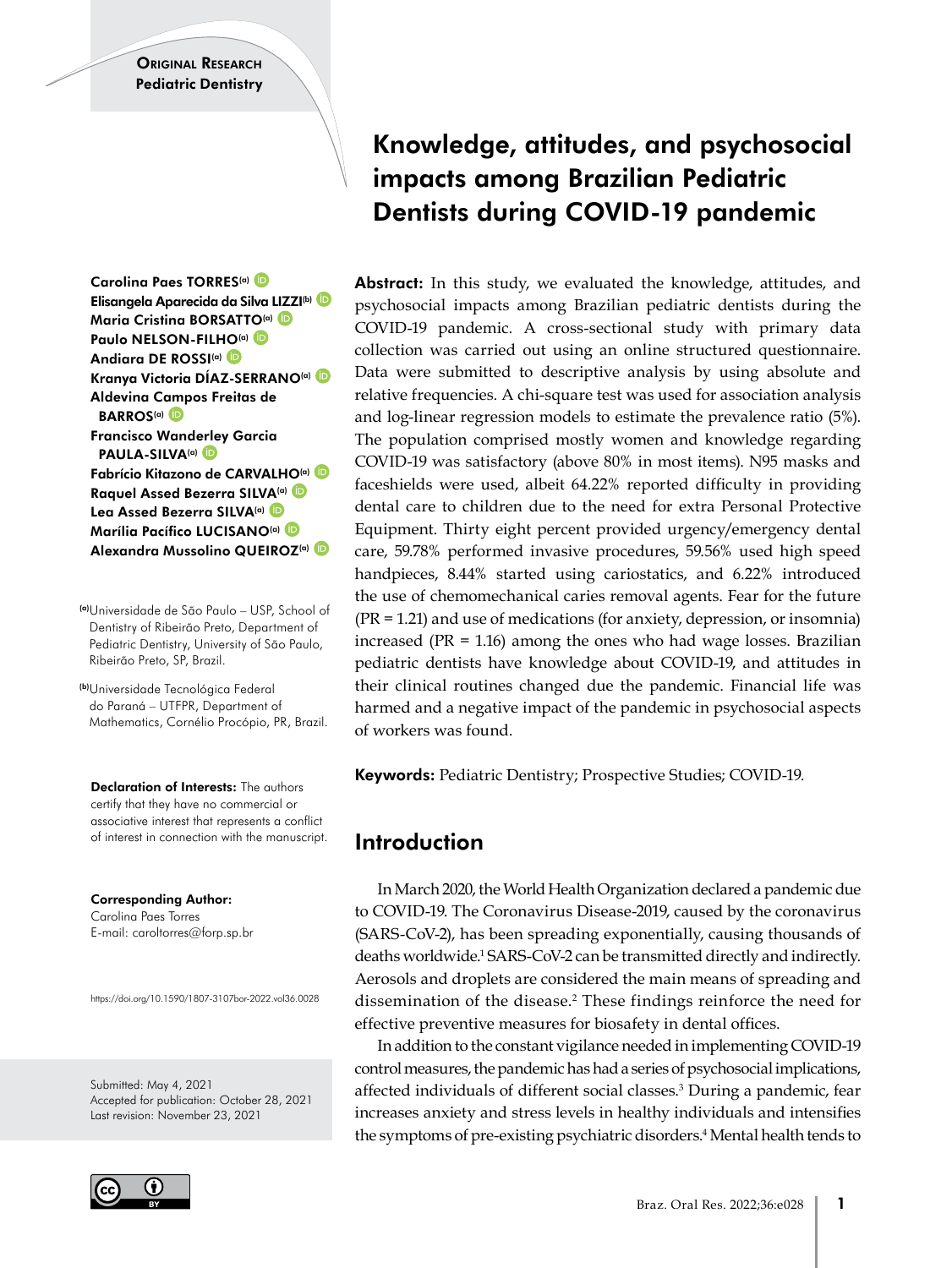be impacted in individuals affected by the infection.<sup>5</sup> Uncertainties stemming from the pandemic have consequences in several sectors, with direct implications in everyday life and mental health.

Healthcare workers have been at the forefront of the COVID-19 response and are considered the most psychologically affected group; they face an increased workload, fear of contaminating themselves and family members, misinformation, and anger due to a lack of professional support.3 Dentists must adapt to this new situation. The use of personal protective equipment (PPE), while a part of standard practice, has increased fear and anxiety in dental offices. Pediatric dentists work with children, who are considered potential vectors of the disease, as they may be asymptomatic, present mild symptoms, carry the virus, and spreading the infection.<sup>6</sup>

Recently, a cross-sectional online survey assessed dentists from different specialties for their knowledge and perceptions of COVID-19, and among them, oral maxillofacial surgeons showed higher knowledge scores.7 In the state of São Paulo, Brazil, a cross-sectional study evaluated the impact of the pandemic among dentists, and 83% reported not having any specific training to control the transmission of coronavirus.8 This research aimed to understand the attitudes adopted by pediatric dentists, and to identify psychosocial aspects related to the COVID-19 pandemic.

# Methodology

#### Ethical considerations

This project was approved by the Research Ethics Committee of the Ribeirão Preto School of Dentistry / University of São Paulo (CAAE 33334620.2.0000.5419).

#### Study design

A cross-sectional study with primary data collection through a structured questionnaire.

#### Formulation of questionnaires

A Google Forms (Google Inc., Mountain View, USA) questionnaire was developed and sent by e-mail and WhatsApp (WhatsAPP Inc., Mountain View, USA) to Brazilian pediatric dentists weekly, from July 3 to August 4, 2020, consolidating convenience sampling. The survey was divided into Section A (demographic information and professional characteristics); Section B (symptoms, mode of transmission, control measures, and patients with COVID-19 treating attitude), and Section C (psychosocial aspects).

#### Statistical analysis

The information collected was pre-processed to validate the responses and eliminate errors and duplications in electronic spreadsheets. We performed a descriptive analysis using absolute (n) and relative (percentage) frequencies. A chi-square association test and log-linear regression models were used to estimate the prevalence ratio to verify the association of income loss with psychosocial aspects.7 In all analyses, we used a significance level of 5%.

### **Results**

Of the 508 Brazilian pediatric dentists surveyed, 58 were duplicated, so the sample comprised 450 questionnaires. Most were female (95.5%) aged between 31 and 50 years (56%). The number of professionals who graduated from public and private schools did not vary, and the highest average time since graduation ranged from 21 to 25 years (18.2%), with a specialist's degree (62.4%), master's degree (18.89%), and doctorate degree (18.67%) in pediatric dentistry. Most professionals worked in private practice, with a workload between 31 and 40 hours per week (37.6%) (Table 1).

Most pediatric dentists were aware of the disease incubation period: from 1 to 14 days (62.44%), ways of transmission: coughing/sneezing (99.11%); handshake (82.44%); touching contaminated surface (91.33%), the symptoms: fever (99.78%); cough (96.44%); difficulty in breathing (99.33%); myalgia and fatigue (78.22%); sore throat (67.56%); red eyes (82.22%); vomiting (56%); and rashes (29.56%), and 69.33% understand that patients with COVID-19 may be asymptomatic. The majority performed handwashing before and after patient care (99.56%) and utilized alcohol-based hand sanitizer for disinfection (98.89%). The N95 mask was used by 78.67% of the professionals, while 54.22% merely used the surgical mask, and 43.33% adhered to the overlay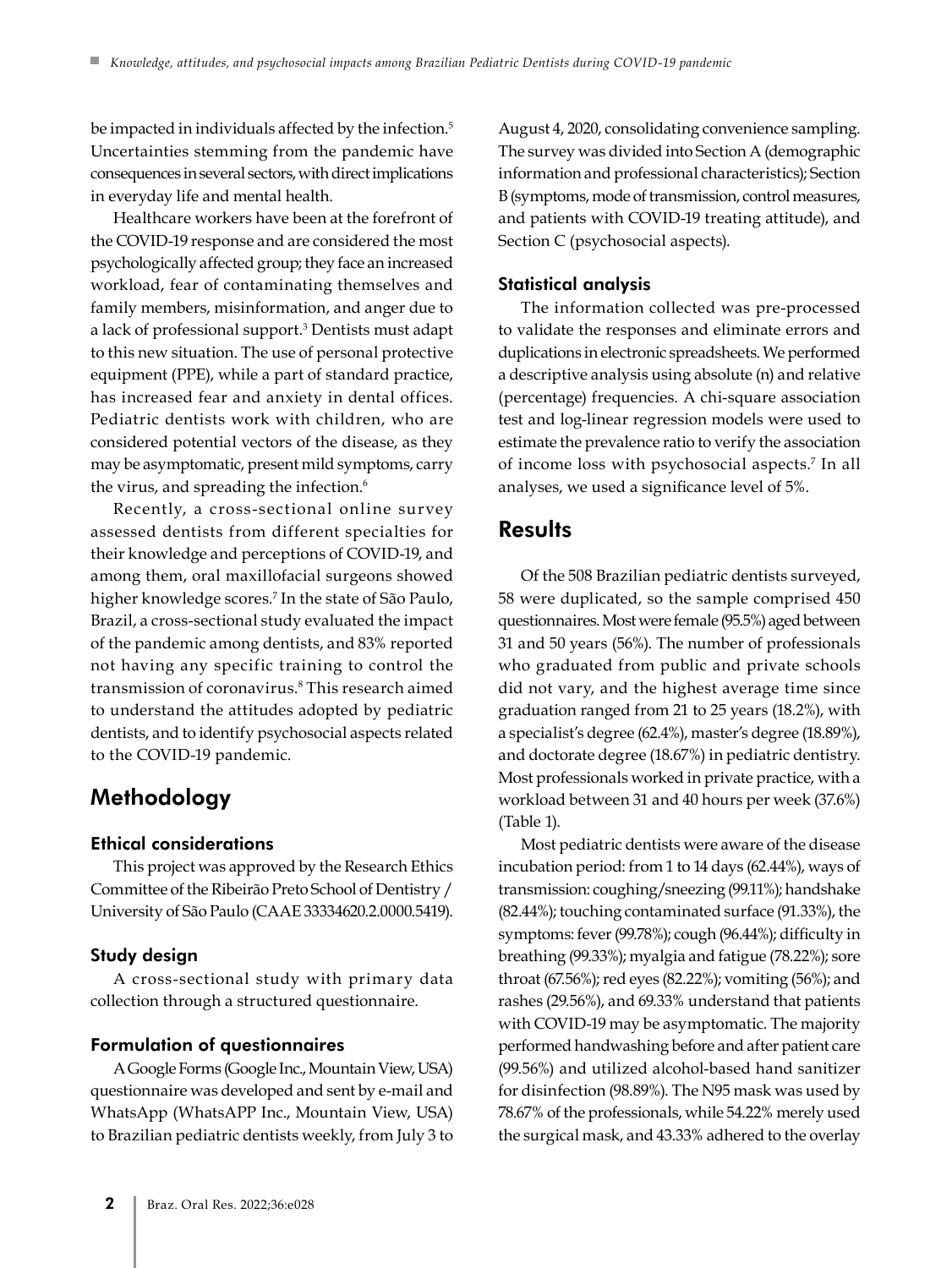| Variable                                | Absolute<br>frequency<br>(n) | Relative<br>frequency<br>$(\%)$ |
|-----------------------------------------|------------------------------|---------------------------------|
| Sex                                     |                              |                                 |
| Female                                  | 430                          | 95.56                           |
| Male                                    | 20                           | 4.44                            |
| Age group (years)                       |                              |                                 |
| $20 - 30$                               | 87                           | 19.33                           |
| $31 - 40$                               | 109                          | 24.22                           |
| $41 - 50$                               | 143                          | 31.78                           |
| $51 - 60$                               | 93                           | 20.67                           |
| Over 60                                 | 18                           | 4.00                            |
| Institution you graduated from          |                              |                                 |
| Private                                 | 228                          | 50.67                           |
| Public                                  | 222                          | 49.33                           |
| Education                               |                              |                                 |
| Specialist's degree                     | 281                          | 62.44                           |
| Master's degree                         | 85                           | 18.89                           |
| Doctor's degree                         | 84                           | 18.67                           |
| Years after completing graduate studies |                              |                                 |
| $0 - 5$                                 | 166                          | 36.89                           |
| $6 - 10$                                | 64                           | 14.22                           |
| $11 - 15$                               | 58                           | 12.89                           |
| $16 - 20$                               | 61                           | 13.56                           |
| $21 - 25$                               | 56                           | 12.44                           |
| $26 - 30$                               | 31                           | 6.89                            |
| Over 30                                 | 14                           | 3.11                            |
| Weekly workload (hours)                 |                              |                                 |
| $11 - 20$                               | 87                           | 19.33                           |
| $21 - 30$                               | 86                           | 19.11                           |
| $31 - 40$                               | 169                          | 37.56                           |
| $41 - 50$                               | 62                           | 13.78                           |
| $51 - 60$                               | 14                           | 3.11                            |
| Over 60                                 | 12                           | 2.67                            |
| Not currently working                   | 20                           | 4.44                            |

|                               | Table 1. General characterization of the 450 Brazilian |  |  |
|-------------------------------|--------------------------------------------------------|--|--|
| pediatric dentists evaluated. |                                                        |  |  |

of the two masks. The faceshield was used by 83.11% of pediatric dentists, and 64.22% reported difficulties in working with children due to the implementation of these extra PPE.

Pediatric dentists reported cases involving only urgencies and emergencies (38%), and 59.78%

performed invasive procedures. Concerning the use of handpieces, 59.56% used high-speed and 71.33% used low-speed handpieces. Regarding cariostatics, 33.56% stated that they used the product before, 8.44% started using it during the pandemic, while 46% did not use it. With respect to chemomechanical caries removal, 35.56% integrated this procedure into clinical practice, 6.22% introduced the treatment during the pandemic period, and 44% did not use it.

A high percentage (74.22%) of respondents stated that they had postponed all patients' treatments during this period. Most dentists (92.22%) reported that they did not take care or did not know if any patient who was undergoing dental treatment tested positive for COVID-19 and 7.78% treated a patient with COVID-19.

Among the respondents, 59.11% felt unsafe about performing dental care during the pandemic period, 50.67% reported fear, 83.78% felt more stress during this period, 49.56% experienced insomnia, and 17.5% sought help to overcome emotional symptoms. Regarding medication use, 15.67% used herbal medicines, 7.11% used homeopathic medicines, and 17.78% used anxiolytics or antidepressants. Regarding finances, 34.44% reported over a 50% reduction in earnings, 33.78% reported losses between 20 and 50%, 16% had less than a 20% loss, and 15.11% had no lost wages. Most felt distraught by the government and representative councils and 61.68% feared the future of the field (Table 2).

Table 3 shows the association between the psychosocial aspects of professionals who had lost wages (between 20-50% and higher than 50%), compared to those who had no financial loss or losses less than 20%. The fear of the future (PR = 1.21) and the use of medication (anxiolytics, antidepressants, herbal remedies, homeopathic medicines for anxiety, depression, and insomnia) increased (PR = 1.16) among individuals who had lost wages.

### **Discussion**

This study provides a panoramic view of the COVID-19 pandemic among Brazilian pediatric dentists. A survey utilizing the Google Forms questionnaire was sent by the Internet, which allowed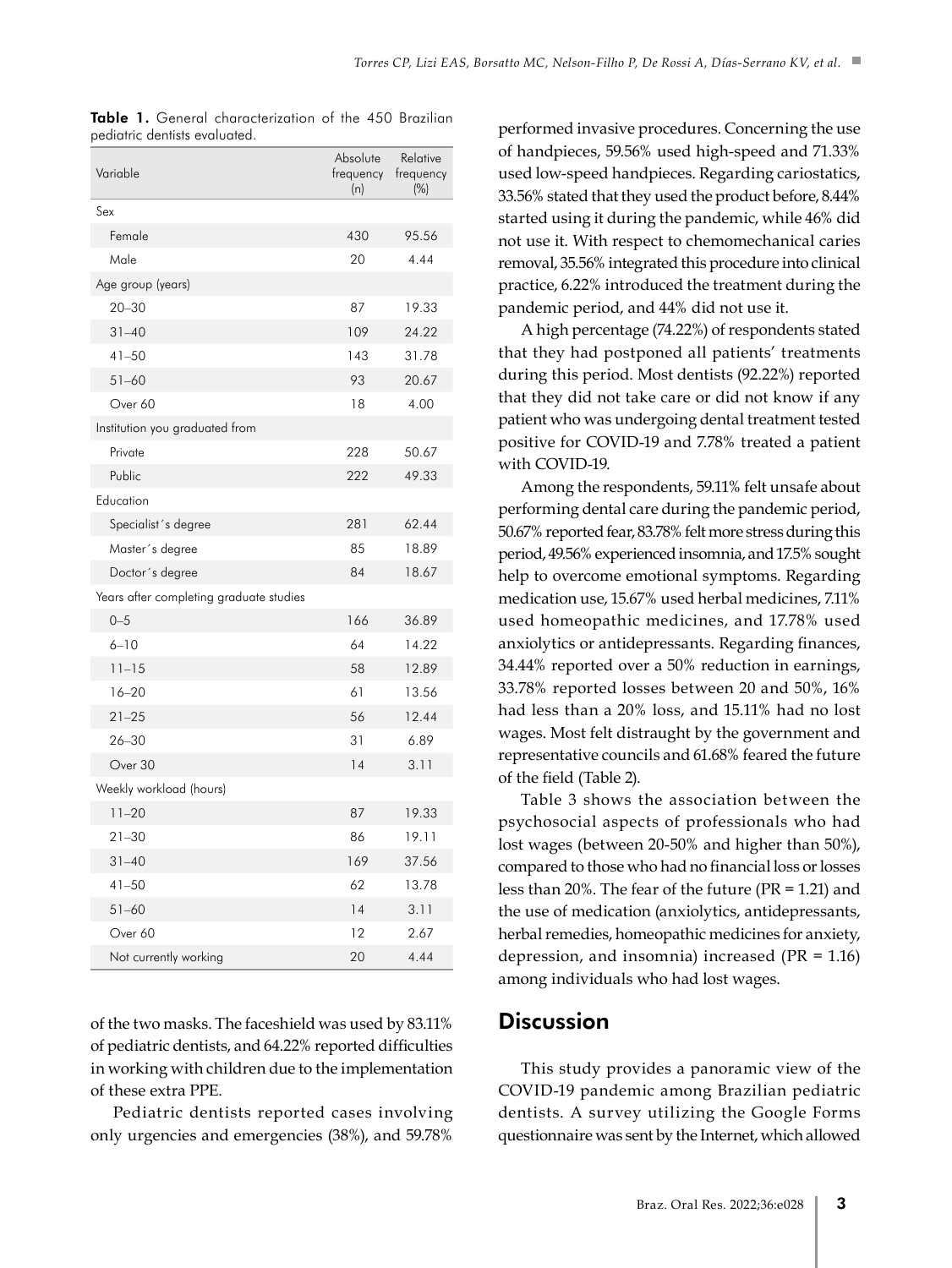| Do you feel UNSAFE +B3:B37+B3:B35to attend pediatric patients?<br>184<br>No<br>40.89<br>266<br>59.11<br>Yes<br>Are you afraid to attend pediatric patients?<br>222<br>49.33<br>No<br>Yes<br>228<br>50.67<br>Did you feel more STRESSED after the pandemic started?<br>73<br>16.22<br>No<br>Yes<br>377<br>83.78<br>Have you experienced insomnia after the pandemic started?<br>227<br>50.44<br>No<br>Yes<br>223<br>49.56<br>Did you seek professional help to overcome emotional symptoms associated with this pandemic situation that we are facing?<br>368<br>81.78<br>No<br>82<br>Yes<br>18.22<br>Did you need to utilize any of these MEDICATIONS during this pandemic period?<br>Anxiolytic<br>398<br>88.44<br>No<br>Yes<br>52<br>11.56<br>Antidepressants<br>No<br>422<br>93.78<br>6.22<br>Yes<br>28<br>Herbal remedies<br>379<br>No<br>84.22<br>Yes<br>71<br>15.78<br>Homeopathic medicines<br>418<br>92.89<br>No<br>32<br>Yes<br>7.11<br>Others<br>412<br>91.56<br>No<br>Yes<br>38<br>8.44<br>I did not have to use any<br>166<br>36.89<br>No<br>284<br>Yes<br>63.11<br>Do you feel distraught by the government and representative councils in this pandemic?<br>94<br>No<br>20.89<br>356<br>79.11<br>Yes<br>Have you had your "FINANCIAL LIFE" affected by the pandemic?<br>Between 20-50%<br>152<br>33.78<br>More than 50%<br>155<br>34.44<br>Less than 20%<br>16.66<br>75<br>There was no decline in my financial life<br>68<br>15.11<br>Do you FEAR for the future of your practice as a post-pandemic pediatric dentist?<br>172<br>38.22<br>No | Psychosocial aspect | Absolute frequency (n) | Relative frequency (%) |
|--------------------------------------------------------------------------------------------------------------------------------------------------------------------------------------------------------------------------------------------------------------------------------------------------------------------------------------------------------------------------------------------------------------------------------------------------------------------------------------------------------------------------------------------------------------------------------------------------------------------------------------------------------------------------------------------------------------------------------------------------------------------------------------------------------------------------------------------------------------------------------------------------------------------------------------------------------------------------------------------------------------------------------------------------------------------------------------------------------------------------------------------------------------------------------------------------------------------------------------------------------------------------------------------------------------------------------------------------------------------------------------------------------------------------------------------------------------------------------------------------------------------------------------------------------------|---------------------|------------------------|------------------------|
|                                                                                                                                                                                                                                                                                                                                                                                                                                                                                                                                                                                                                                                                                                                                                                                                                                                                                                                                                                                                                                                                                                                                                                                                                                                                                                                                                                                                                                                                                                                                                              |                     |                        |                        |
|                                                                                                                                                                                                                                                                                                                                                                                                                                                                                                                                                                                                                                                                                                                                                                                                                                                                                                                                                                                                                                                                                                                                                                                                                                                                                                                                                                                                                                                                                                                                                              |                     |                        |                        |
|                                                                                                                                                                                                                                                                                                                                                                                                                                                                                                                                                                                                                                                                                                                                                                                                                                                                                                                                                                                                                                                                                                                                                                                                                                                                                                                                                                                                                                                                                                                                                              |                     |                        |                        |
|                                                                                                                                                                                                                                                                                                                                                                                                                                                                                                                                                                                                                                                                                                                                                                                                                                                                                                                                                                                                                                                                                                                                                                                                                                                                                                                                                                                                                                                                                                                                                              |                     |                        |                        |
|                                                                                                                                                                                                                                                                                                                                                                                                                                                                                                                                                                                                                                                                                                                                                                                                                                                                                                                                                                                                                                                                                                                                                                                                                                                                                                                                                                                                                                                                                                                                                              |                     |                        |                        |
|                                                                                                                                                                                                                                                                                                                                                                                                                                                                                                                                                                                                                                                                                                                                                                                                                                                                                                                                                                                                                                                                                                                                                                                                                                                                                                                                                                                                                                                                                                                                                              |                     |                        |                        |
|                                                                                                                                                                                                                                                                                                                                                                                                                                                                                                                                                                                                                                                                                                                                                                                                                                                                                                                                                                                                                                                                                                                                                                                                                                                                                                                                                                                                                                                                                                                                                              |                     |                        |                        |
|                                                                                                                                                                                                                                                                                                                                                                                                                                                                                                                                                                                                                                                                                                                                                                                                                                                                                                                                                                                                                                                                                                                                                                                                                                                                                                                                                                                                                                                                                                                                                              |                     |                        |                        |
|                                                                                                                                                                                                                                                                                                                                                                                                                                                                                                                                                                                                                                                                                                                                                                                                                                                                                                                                                                                                                                                                                                                                                                                                                                                                                                                                                                                                                                                                                                                                                              |                     |                        |                        |
|                                                                                                                                                                                                                                                                                                                                                                                                                                                                                                                                                                                                                                                                                                                                                                                                                                                                                                                                                                                                                                                                                                                                                                                                                                                                                                                                                                                                                                                                                                                                                              |                     |                        |                        |
|                                                                                                                                                                                                                                                                                                                                                                                                                                                                                                                                                                                                                                                                                                                                                                                                                                                                                                                                                                                                                                                                                                                                                                                                                                                                                                                                                                                                                                                                                                                                                              |                     |                        |                        |
|                                                                                                                                                                                                                                                                                                                                                                                                                                                                                                                                                                                                                                                                                                                                                                                                                                                                                                                                                                                                                                                                                                                                                                                                                                                                                                                                                                                                                                                                                                                                                              |                     |                        |                        |
|                                                                                                                                                                                                                                                                                                                                                                                                                                                                                                                                                                                                                                                                                                                                                                                                                                                                                                                                                                                                                                                                                                                                                                                                                                                                                                                                                                                                                                                                                                                                                              |                     |                        |                        |
|                                                                                                                                                                                                                                                                                                                                                                                                                                                                                                                                                                                                                                                                                                                                                                                                                                                                                                                                                                                                                                                                                                                                                                                                                                                                                                                                                                                                                                                                                                                                                              |                     |                        |                        |
|                                                                                                                                                                                                                                                                                                                                                                                                                                                                                                                                                                                                                                                                                                                                                                                                                                                                                                                                                                                                                                                                                                                                                                                                                                                                                                                                                                                                                                                                                                                                                              |                     |                        |                        |
|                                                                                                                                                                                                                                                                                                                                                                                                                                                                                                                                                                                                                                                                                                                                                                                                                                                                                                                                                                                                                                                                                                                                                                                                                                                                                                                                                                                                                                                                                                                                                              |                     |                        |                        |
|                                                                                                                                                                                                                                                                                                                                                                                                                                                                                                                                                                                                                                                                                                                                                                                                                                                                                                                                                                                                                                                                                                                                                                                                                                                                                                                                                                                                                                                                                                                                                              |                     |                        |                        |
|                                                                                                                                                                                                                                                                                                                                                                                                                                                                                                                                                                                                                                                                                                                                                                                                                                                                                                                                                                                                                                                                                                                                                                                                                                                                                                                                                                                                                                                                                                                                                              |                     |                        |                        |
|                                                                                                                                                                                                                                                                                                                                                                                                                                                                                                                                                                                                                                                                                                                                                                                                                                                                                                                                                                                                                                                                                                                                                                                                                                                                                                                                                                                                                                                                                                                                                              |                     |                        |                        |
|                                                                                                                                                                                                                                                                                                                                                                                                                                                                                                                                                                                                                                                                                                                                                                                                                                                                                                                                                                                                                                                                                                                                                                                                                                                                                                                                                                                                                                                                                                                                                              |                     |                        |                        |
|                                                                                                                                                                                                                                                                                                                                                                                                                                                                                                                                                                                                                                                                                                                                                                                                                                                                                                                                                                                                                                                                                                                                                                                                                                                                                                                                                                                                                                                                                                                                                              |                     |                        |                        |
|                                                                                                                                                                                                                                                                                                                                                                                                                                                                                                                                                                                                                                                                                                                                                                                                                                                                                                                                                                                                                                                                                                                                                                                                                                                                                                                                                                                                                                                                                                                                                              |                     |                        |                        |
|                                                                                                                                                                                                                                                                                                                                                                                                                                                                                                                                                                                                                                                                                                                                                                                                                                                                                                                                                                                                                                                                                                                                                                                                                                                                                                                                                                                                                                                                                                                                                              |                     |                        |                        |
|                                                                                                                                                                                                                                                                                                                                                                                                                                                                                                                                                                                                                                                                                                                                                                                                                                                                                                                                                                                                                                                                                                                                                                                                                                                                                                                                                                                                                                                                                                                                                              |                     |                        |                        |
|                                                                                                                                                                                                                                                                                                                                                                                                                                                                                                                                                                                                                                                                                                                                                                                                                                                                                                                                                                                                                                                                                                                                                                                                                                                                                                                                                                                                                                                                                                                                                              |                     |                        |                        |
|                                                                                                                                                                                                                                                                                                                                                                                                                                                                                                                                                                                                                                                                                                                                                                                                                                                                                                                                                                                                                                                                                                                                                                                                                                                                                                                                                                                                                                                                                                                                                              |                     |                        |                        |
|                                                                                                                                                                                                                                                                                                                                                                                                                                                                                                                                                                                                                                                                                                                                                                                                                                                                                                                                                                                                                                                                                                                                                                                                                                                                                                                                                                                                                                                                                                                                                              |                     |                        |                        |
|                                                                                                                                                                                                                                                                                                                                                                                                                                                                                                                                                                                                                                                                                                                                                                                                                                                                                                                                                                                                                                                                                                                                                                                                                                                                                                                                                                                                                                                                                                                                                              |                     |                        |                        |
|                                                                                                                                                                                                                                                                                                                                                                                                                                                                                                                                                                                                                                                                                                                                                                                                                                                                                                                                                                                                                                                                                                                                                                                                                                                                                                                                                                                                                                                                                                                                                              |                     |                        |                        |
|                                                                                                                                                                                                                                                                                                                                                                                                                                                                                                                                                                                                                                                                                                                                                                                                                                                                                                                                                                                                                                                                                                                                                                                                                                                                                                                                                                                                                                                                                                                                                              |                     |                        |                        |
|                                                                                                                                                                                                                                                                                                                                                                                                                                                                                                                                                                                                                                                                                                                                                                                                                                                                                                                                                                                                                                                                                                                                                                                                                                                                                                                                                                                                                                                                                                                                                              |                     |                        |                        |
|                                                                                                                                                                                                                                                                                                                                                                                                                                                                                                                                                                                                                                                                                                                                                                                                                                                                                                                                                                                                                                                                                                                                                                                                                                                                                                                                                                                                                                                                                                                                                              |                     |                        |                        |
|                                                                                                                                                                                                                                                                                                                                                                                                                                                                                                                                                                                                                                                                                                                                                                                                                                                                                                                                                                                                                                                                                                                                                                                                                                                                                                                                                                                                                                                                                                                                                              |                     |                        |                        |
|                                                                                                                                                                                                                                                                                                                                                                                                                                                                                                                                                                                                                                                                                                                                                                                                                                                                                                                                                                                                                                                                                                                                                                                                                                                                                                                                                                                                                                                                                                                                                              |                     |                        |                        |
|                                                                                                                                                                                                                                                                                                                                                                                                                                                                                                                                                                                                                                                                                                                                                                                                                                                                                                                                                                                                                                                                                                                                                                                                                                                                                                                                                                                                                                                                                                                                                              |                     |                        |                        |
|                                                                                                                                                                                                                                                                                                                                                                                                                                                                                                                                                                                                                                                                                                                                                                                                                                                                                                                                                                                                                                                                                                                                                                                                                                                                                                                                                                                                                                                                                                                                                              |                     |                        |                        |
|                                                                                                                                                                                                                                                                                                                                                                                                                                                                                                                                                                                                                                                                                                                                                                                                                                                                                                                                                                                                                                                                                                                                                                                                                                                                                                                                                                                                                                                                                                                                                              |                     |                        |                        |
|                                                                                                                                                                                                                                                                                                                                                                                                                                                                                                                                                                                                                                                                                                                                                                                                                                                                                                                                                                                                                                                                                                                                                                                                                                                                                                                                                                                                                                                                                                                                                              |                     |                        |                        |
|                                                                                                                                                                                                                                                                                                                                                                                                                                                                                                                                                                                                                                                                                                                                                                                                                                                                                                                                                                                                                                                                                                                                                                                                                                                                                                                                                                                                                                                                                                                                                              |                     |                        |                        |
|                                                                                                                                                                                                                                                                                                                                                                                                                                                                                                                                                                                                                                                                                                                                                                                                                                                                                                                                                                                                                                                                                                                                                                                                                                                                                                                                                                                                                                                                                                                                                              |                     |                        |                        |
|                                                                                                                                                                                                                                                                                                                                                                                                                                                                                                                                                                                                                                                                                                                                                                                                                                                                                                                                                                                                                                                                                                                                                                                                                                                                                                                                                                                                                                                                                                                                                              |                     |                        |                        |
|                                                                                                                                                                                                                                                                                                                                                                                                                                                                                                                                                                                                                                                                                                                                                                                                                                                                                                                                                                                                                                                                                                                                                                                                                                                                                                                                                                                                                                                                                                                                                              |                     |                        |                        |
|                                                                                                                                                                                                                                                                                                                                                                                                                                                                                                                                                                                                                                                                                                                                                                                                                                                                                                                                                                                                                                                                                                                                                                                                                                                                                                                                                                                                                                                                                                                                                              |                     |                        |                        |
|                                                                                                                                                                                                                                                                                                                                                                                                                                                                                                                                                                                                                                                                                                                                                                                                                                                                                                                                                                                                                                                                                                                                                                                                                                                                                                                                                                                                                                                                                                                                                              |                     |                        |                        |
| 278<br>Yes<br>61.78                                                                                                                                                                                                                                                                                                                                                                                                                                                                                                                                                                                                                                                                                                                                                                                                                                                                                                                                                                                                                                                                                                                                                                                                                                                                                                                                                                                                                                                                                                                                          |                     |                        |                        |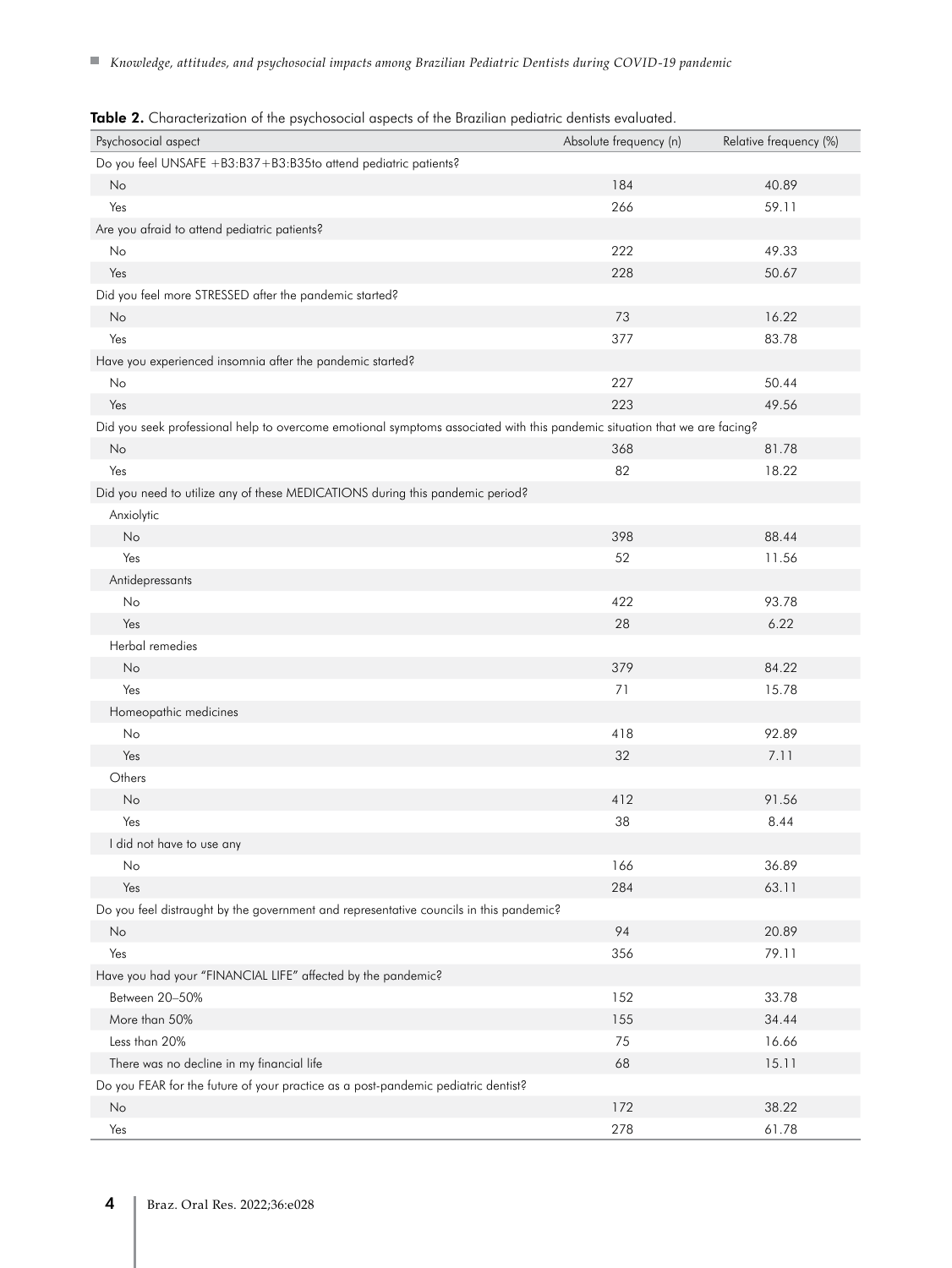|                      | Loss of income |            |                  |             |         |
|----------------------|----------------|------------|------------------|-------------|---------|
| Psychosocial aspects | Yes            | No         | Prevalence ratio | IC 95%      | p-value |
|                      | n (%)          | n (%)      |                  |             |         |
| Unsafe               |                |            |                  |             |         |
| Yes                  | 187 (0.61)     | 79 (0.55)  | 1.08             | (0.95 1.23) | 0.3     |
| No                   | 120 (0.39)     | 64 (0.45)  | Ref.             | Ref.        |         |
| Fear                 |                |            |                  |             |         |
| Yes                  | 156 (0.51)     | 72 (0.5)   | 1.01             | (0.89 1.14) |         |
| No                   | 151 (0.49)     | 71(0.5)    | Ref.             | Ref.        | 0.99    |
| Stress               |                |            |                  |             |         |
| Yes                  | 260 (0.85)     | 117 (0.82) | 1.07             | (0.89 1.29) | 0.52    |
| No                   | 47 (0.15)      | 26 (0.18)  | Ref.             | Ref.        |         |
| Insomnia             |                |            |                  |             |         |
| Yes                  | 159(0.52)      | 64(0.45)   | 1.09             | (0.96 1.24) | 0.19    |
| No                   | 148(0.48)      | 79 (0.55)  | Ref.             | Ref.        |         |
| Professional help    |                |            |                  |             |         |
| Yes                  | 54(0.18)       | 28(0.20)   | 0.96             | (0.81 1.14) | 0.7     |
| No                   | 253 (0.82)     | 115(0.80)  | Ref.             | Ref.        |         |
| Use of medication    |                |            |                  |             |         |
| Yes                  | 204(0.66)      | 80(0.56)   | 1.16             | (1.011.33)  | 0.04    |
| No                   | 103(0.34)      | 63(0.44)   | Ref.             | Ref.        |         |
| Fear for the future  |                |            |                  |             |         |
| Yes                  | 203(0.66)      | 75(0.52)   | 1.21             | (1.05 1.39) | 0.007   |
| No                   | 104(0.34)      | 68(0.48)   | Ref.             | Ref.        |         |

Table 3. Associations of income loss during the pandemic and psychosocial aspects.

Ref.: denominator of the prevalence ratio.

for a wide coverage. This survey was consistent with that of previous studies,and it allowed a wide coverage, due to the ease of access.<sup>9-11</sup> Most respondents (95.56%) were women, which reflects the predominance of female pediatric dentists in Brazil. In 2020, a study showed that among pediatric dentists in England, the proportion of women was almost three times that of men.12 In the United States of America, research showed that between 2010 and 2016, the largest growth among female dentists was in pediatric dentistry (44.3%).13 Most pediatric dentists are in the age range of 31 to 50 years, have held their degree for more than 20 years, and possess a Specialist´s degree (62.4%) in pediatric dentistry.

The surveyed professionals were aware of the disease incubation period, transmission methods, and symptoms of COVID-19. Nonetheless, the clinical manifestations of COVID-19 in children are not as clear as in adults. Bi et al. (2020)<sup>14</sup> conducted an assessment in China with over 2000 children with suspected or diagnosed COVID-19, and found that over 90% were asymptomatic or had only moderate symptoms. Another study, which analyzed 2,143 infected Chinese children, indicated that 4% were asymptomatic, 51% had mild symptoms, 39% were moderate, and 6% were in a critical state. The proportion of severe cases varied according to the age group, with 11% in children under 1 year old, 7% between 1 and 5 years, 4% from 6 to 10 years, 4% in children aged 11 to 15 years, and 3% in children aged 16 to 19 years old.15 Other researchers have inferred that infected children may be asymptomatic or have abdominal discomfort, nausea, vomiting, abdominal pain, and diarrhea. Nevertheless, they reinforce that these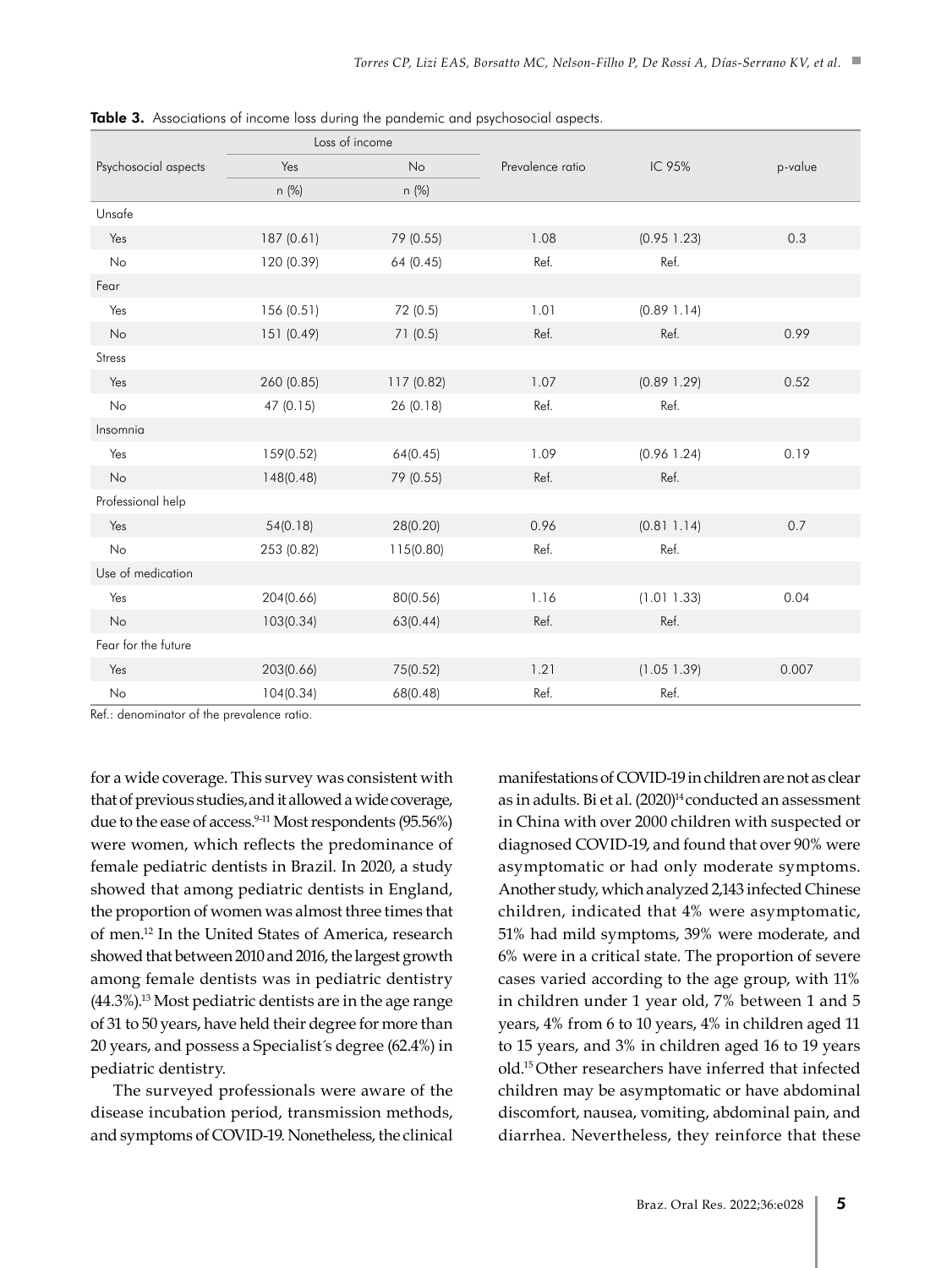children have mild clinical manifestations, usually have a good prognosis, and recover within 1 and 2 weeks.16,17 Recently, a systematic review of COVID-19 in pediatric patients concluded that this virus also affects children and causes systemic disease involving several internal organs; in addition, the prevalence, severity, and diversity of the symptoms are lower than in adults. The most common symptoms are cough and fever, followed by gastrointestinal manifestations, and the risk of severe COVID-19 is greater in children with comorbidities. In addition, this research highlighted increased rates of anxiety and depression due to the isolated situation.18 Therefore, this disease profile in children puts them at higher risk of potential COVID-19 transmission. Pediatric dentists must be aware of all possible manifestations of the disease to take stringent transmission control measures in the clinical environment.

Biosafety in dental offices has always been a concern among dentists. The physical proximity between patients and professionals, the aerosol generated instruments, such as high-speed handpieces and Cavitron cleaners, and contact with saliva and blood, expose dental professionals to potential contamination. In this study, we found that infection control measures such as handwashing and disinfecting with alcoholbased sanitizer were common among pediatric dentists (99.6% and 98.89%, respectively). Almost 80% wore N95 masks and 83.11% wore faceshields, and many even reported difficulty in practicing on children due to the extra PPE. These findings are supported by Consolo et al., $19$  who reported that 77% of dentists increased the PPE use due to the COVID-19 pandemic. The increasing demand for PPE inflated the price of these products, contributing to the financial crisis; 34.44% of respondents stated that there was over a 50% reduction in earnings and 33.78% reported losses between 20 to 50%. Moreover, over 70% reported postponing dental treatment. These data agree with a recent Brazilian National online survey led by Morais et al. (2020),<sup>20</sup> which showed that the number of patients receiving dental treatment significantly decreased, with most receiving urgent and emergency care.

Since March 20, 2020, the National Health Surveillance Agency (ANVISA) in Brazil has

recommended that only emergency and dental care be performed, and the Federal Council of Dentistry advised the use of non-invasive procedures.<sup>21</sup> Therefore, procedures that do not generate aerosols, such as atraumatic restorations, cariostatic restorations, and chemomechanical caries removal, have been recommended.22-24 In the present study, Brazilian pediatric dentists used more low-speed handpieces (71.33%) than high-speed (59.56%). A small number of dentists adhered to the guideline of cariostatic (8.44%) and chemomechanical agent use (6.22%).

Regarding the psychological implications, uncertainty in dental practice, fear, and stress were evident, along with insomnia, which appeared in almost 50% of professionals. Many reported taking some medication to control such symptoms, such as herbal medicine, homeopathic and anxiolytics, or antidepressants. Our data support other studies that found high anxiety levels, stress symptoms, and other emotional disorders among distinct healthcare workers. In China, the originating location of the outbreak, anxiety, depression, and stress have been identified among healthcare workers.<sup>25</sup> Lai et al.<sup>26</sup> found a higher occurrence of both insomnia and distress.

In an online cross-sectional survey on the impact of COVID-19 pandemic among physicians, nurses, and dentists in Brazil, aside from experiencing the most job loss, dentists presented more anxiety and stress symptoms and difficulty sleeping.27 Petzold et al. (2020)<sup>3</sup> inferred that social support, communication, distribution of tasks, flexible working hours, and psychological aid must be implemented to decrease emotional stress. Our data reveal that a large percentage of pediatric dentists feel distraught by the government and representative councils and fear the future, and it is up to the representative councils to develop and provide care and support strategies. Our results corroborate with the literature, when assessing the association between psychosocial aspects related to lost wages (between 20-50% and higher than 50%) among pediatric dentists. We found that fear of the future and the use of medication for anxiety, depression, and insomnia was higher among those who suffered wage losses.

It is evident that the COVID-19 pandemic has influenced Brazilian pediatric dentists. It should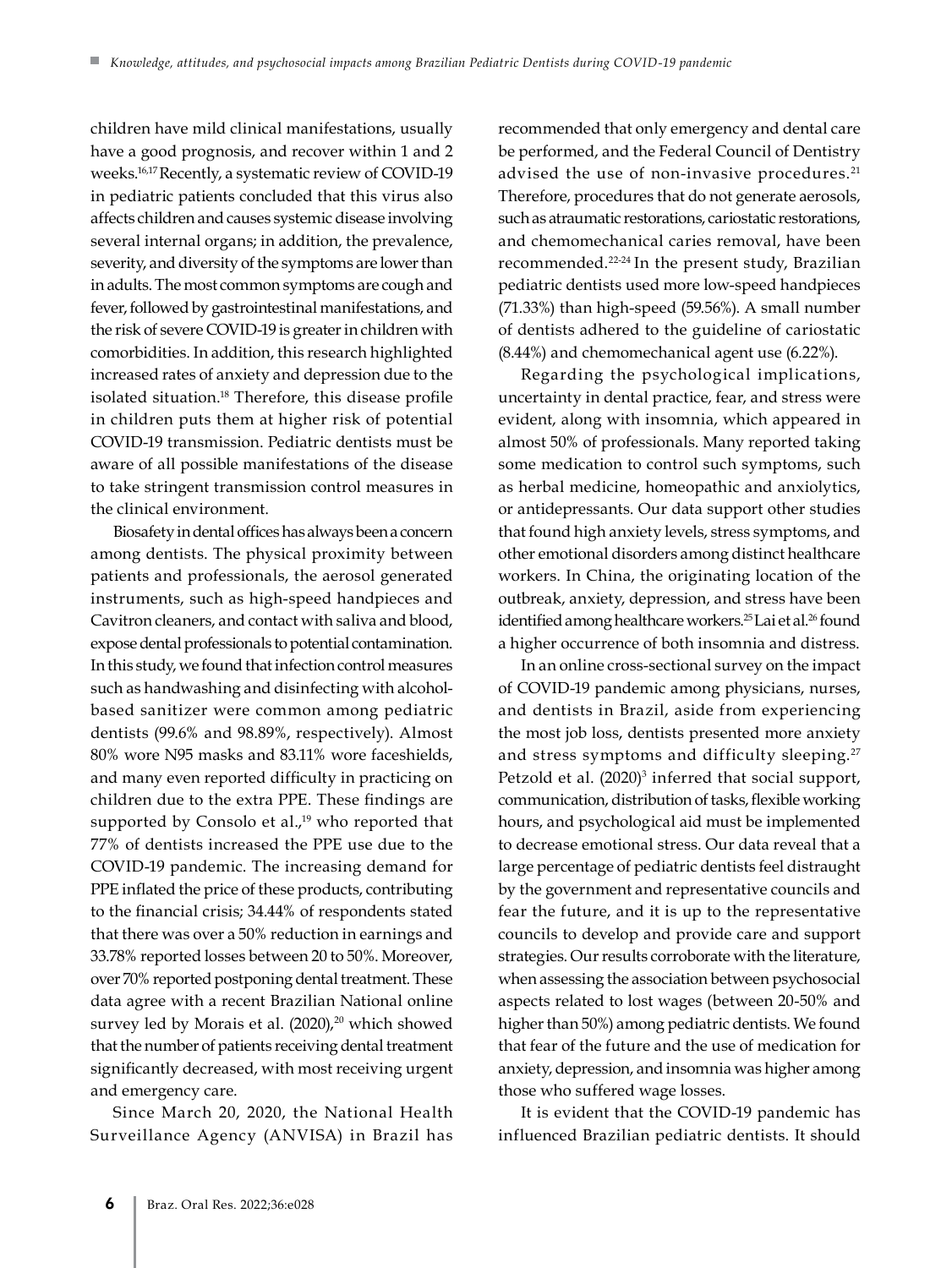also be stressed that pediatric dentistry has some peculiarities, including close professional contact with children, behavioral management techniques such as protective stabilization, the use of cheek retractors, and the use of playful objects, such as dolls and toys, all of which facilitate care for noncooperative children. The impracticality of performing behavior management techniques with extra PPE, such as the faceshield or N95 mask, presents an additional challenge to the practice of pediatric dentistry. Another anomaly in pediatric dentistry is the need for an adult present, who is responsible for the child during the appointments. However, this increases the number of people involved in clinical care, further exposing them to possible SARS-CoV-2 contamination. Currently, people are better adapted to the conditions and regulations imposed by the pandemic. Elective care in private dental offices and public clinics is gradually being reinstated, and it is likely that professionals and patients have adapted to all the new measures. Thus, questionnaires, as in the present study, should be applied to monitor the ongoing status of pediatric dentistry in Brazil.

Despite the limitations in data collection, due to conflicting schedules or difficulty with electronic forms, we identifed an urgent need to improve the pediatric clinic routine. Dental care cannot be neglected, even during a pandemic. Children's dental care is fundamental, as orofacial pain has a negative impact on children's quality of life.<sup>27</sup> Chisini et al.<sup>28</sup> conducted a study in the public national systems in Brazil, and showed a 89% decrease in children's dental practice in April 2020, a peak of the pandemic. Witton et al.<sup>29</sup> conducted a qualitative research study in England to identify dental reforms post-pandemic, and reported that children's oral health was harmed due to the suspension of elective treatments. Therefore,

the researchers recommended the creation of child oral health programs post-pandemic. Kochhar et al.30 stressed that children should feel comfortable with the extra PPE in order to reduce fear and increase cooperation. Pediatric dentists must stay up to date on COVID-19 prevention measures, conduct training, and follow biosafety protocols to minimize the negative effect that the pandemic may have on children's dental health.

### Conclusion

This study showed that Brazilian pediatric dentists are knowledge about COVID-19 symptoms, and the attitudes in their clinical routines have changed due to the pandemic. There was a decrease in the number of patients, and the changes in PPE made the practice of pediatric dentistry more difficult. Regarding psychosocial aspects, lack of safety, fear, stress, and insomnia were reported by most pediatric dentists, and medications such as herbal medicines, homeopathic and anxiolytics, or antidepressants, have been used to overcome emotional distress. The financial lives of these professionals were harmed, and fear of the future and the use of medication for anxiety, depression, and insomnia were more common among those who had wage losses between 20-50% and higher than 50%. More support strategies must be provided by the government and representative councils to minimize the economic and emotional impacts of the COVID-19 pandemic on Brazilian pediatric dentists.

#### Acknowledgements

We thank all Brazilian pediatric dentists who voluntarily answered the online questionnaire, which supported this research.

# References

- 1. World Health Organization. Novel Coronavirus (2019-nCoV): situation report Geneva: World Health Organization; 2020.
- 2. Centers for Disease Control and Prevention. Transmission of coronavirus disease 2019 COVID-19. Washington, DC: Centers for Disease Control and Prevention; 2020 [cited 2020 Mar 18]. Available from: https://www.cdc.gov/coronavirus/2019ncov/about/transmission.html
- 3. Petzold MB, Plag J, Ströhle A. [Dealing with psychological distress by healthcare professionals during the COVID-19 pandemia]. Nervenarzt. 2020 May;91(5):417-21. German. https://doi.org/10.1007/s00115-020-00905-0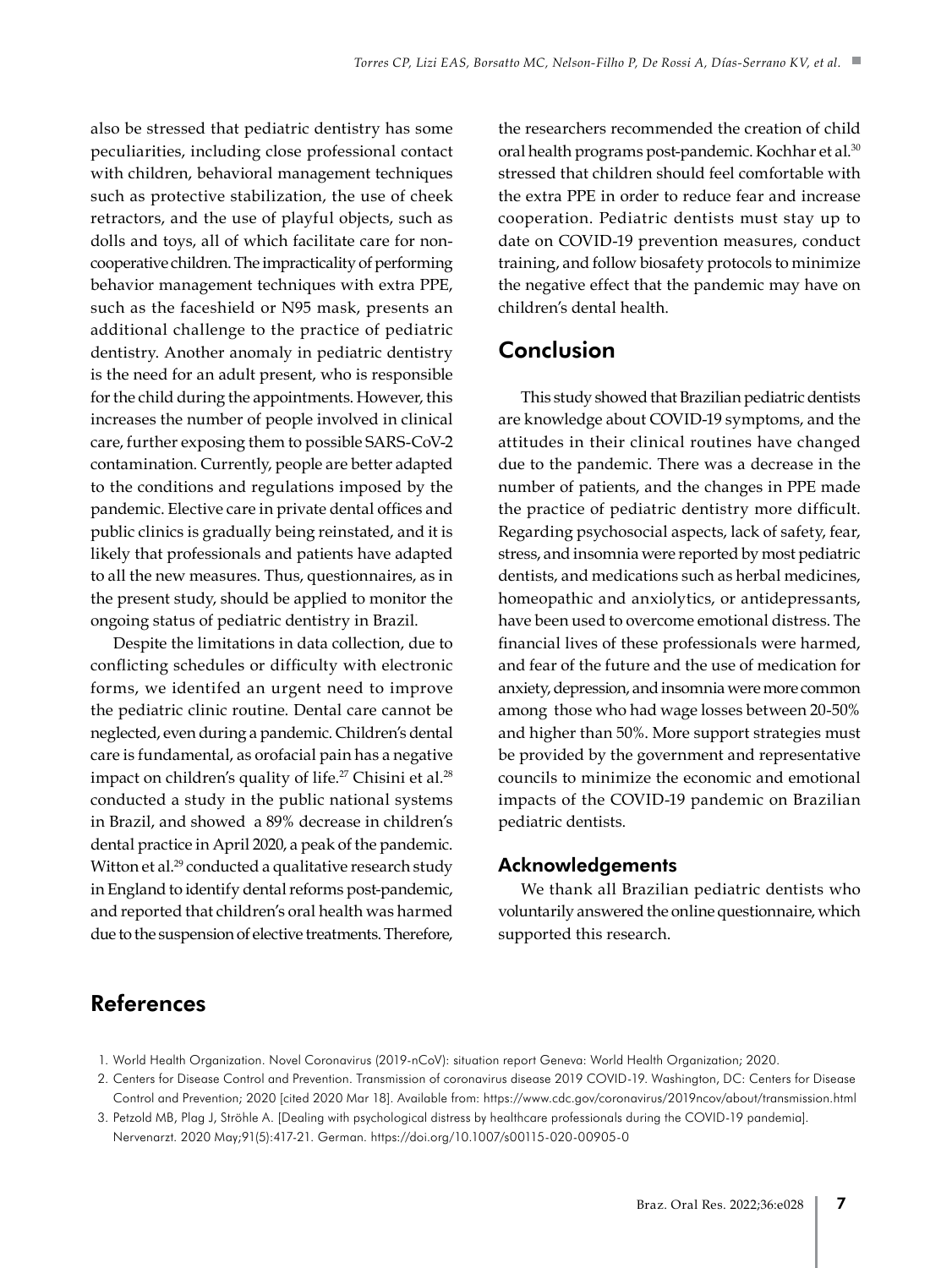- 4. Shigemura J, Ursano RJ, Morganstein JC, Kurosawa M, Benedek DM. Public responses to the novel 2019 coronavirus (2019-nCoV) in Japan: mental health consequences and target populations. Psychiatry Clin Neurosci. 2020 Apr;74(4):281-2. https://doi.org/10.1111/pcn.12988
- 5. Reardon S. Ebola's mental-health wounds linger in Africa. Nature. 2015 Mar;519(7541):13-4. https://doi.org/10.1038/519013a
- 6. Kelvin AA, Halperin S. COVID-19 in children: the link in the transmission chain. Lancet Infect Dis. 2020 Jun;S1473-3099(20)30236-X. https://doi.org/10.1016/S1473-3099(20)30236-X
- 7. Aldhuwayhi S, Mallineni SK, Sakhamuri S, Thakare AA, Mallineni S, Sajja R, et al. Covid-19 Knowledge and perceptions among dental specialists: a cross-sectional online questionnaire survey. Risk Manag Healthc Policy. 2021 Jul 7;14:2851-2861. https://doi.org/10.2147/RMHP.S306880
- 8. Novaes TF, Jordão MC, Bonacina CF, Veronezi AO, Araujo CA, Olegário IC, et al. COVID-19 pandemic impact on dentists in Latin America's epicenter: São-Paulo, Brazil. PLoS One. 2021 Aug;16(8):e0256092. https://doi.org/10.1371/journal.pone.0256092
- 9. Iqbal MR, Chaudhuri A. COVID-19: results of a national survey of United Kingdom healthcare professionals' perceptions of current management strategy: a cross-sectional questionnaire study. Int J Surg. 2020 Jul;79:156-61. https://doi.org/10.1016/j.ijsu.2020.05.042
- 10. Cotrin P, Moura W, Gambardela-Tkacz CM, Pelloso FC, Santos LD, Carvalho MD, et al. Healthcare workers in Brazil during the COVID-19 pandemic: a cross-sectional online survey. Inquiry. 2020 Jan-Dec;57:46958020963711. https://doi.org/10.1177/0046958020963711
- 11. Moraes RR, Correa MB, Daneris Â, Queiroz AB, Lopes JP, Lima GS, et al. E-mail vs. Instagram recruitment strategies for online survey research. Braz Dent J. 2021 Jan-Feb;32(1):67-77. https://doi.org/10.1590/0103-6440202104291
- 12. Newton JT, Thorogood N, Gibbons DE. The work patterns of male and female dental practitioners in the United Kingdom. Int Dent J. 2000 Apr;50(2):61-8. https://doi.org/10.1002/j.1875-595X.2000.tb00800.x
- 13. Surdu S, Mertz E, Langelier M, Moore J. Dental Workforce Trends: A National Study of Gender Diversity and Practice Patterns. Med Care Res Rev. 2020 Feb;28:1077558720952667. https://doi.org/10.1177/1077558720952667
- 14. Bi Q, Wu Y, Mei S, Ye C, Zou X, Zhang Z et al. Epidemiology and Transmission of COVID-19 in Shenzhen China: analysis of 391 cases and 1,286 of their close contacts. Med Rxiv Aug;20(8):911-9. https://doi.org/10.1016/S1473-3099(20)30287-5
- 15. Dong L, Tian J, He S, Zhu C, Wang J, Liu C, et al. Possible vertical transmission of SARS-CoV-2 from an infected mother to her newborn. JAMA. 2020 May;323(18):1846-8. https://doi.org/10.1001/jama.2020.4621
- 16. Chen H, Guo J, Wang C, Luo F, Yu X, Zhang W, et al. Clinical characteristics and intrauterine vertical transmission potential of COVID-19 infection in nine pregnant women: a retrospective review of medical records. Lancet. 2020 Mar;395(10226):809-15. https://doi.org/10.1016/S0140-6736(20)30360-3
- 17. Zhang YH, Lin DJ, Xiao MF, Wang JC, Wei Y, Lei ZX, et al. [2019-novel coronavirus infection in a three-month-old baby]. Zhonghua Er Ke Za Zhi. 2020 Feb;58(0):E006. https://doi.org/10.3760/cma.j.issn.0578-1310.2020.0006
- 18. Mehraeen E, Oliaei S, SeyedAlinaghi S, Karimi A, Mirzapour P, Afsahi AM, et al. COVID-19 in pediatrics: the current knowledge and practice. Infect Disord Drug Targets. 2021 Sep;21: https://doi.org/10.2174/1871526521666210929121705
- 19. Consolo U, Bellini P, Bencivenni D, Iani C, Checchi V. Epidemiological aspects and psychological reactions to COVID-19 of dental practitioners in the Northern Italy Districts of Modena and Reggio Emilia. Int J Environ Res Public Health. 2020 May;17(10):3459. https://doi.org/10.3390/ijerph17103459
- 20. Moraes RR, Correa MB, Queiroz AB, Daneris Â, Lopes JP, Pereira-Cenci T, et al. COVID-19 challenges to dentistry in the new pandemic epicenter: brazil. PLoS One. 2020 Nov;15(11):e0242251. https://doi.org/10.1371/journal.pone.0242251
- 21. Mallineni SK, Innes NP, Raggio DP, Araujo MP, Robertson MD, Jayaraman J. Coronavirus disease (COVID-19): characteristics in children and considerations for dentists providing their care. Int J Paediatr Dent. 2020 May;30(3):245-50. https://doi.org/10.1111/ipd.12653
- 22. Asociación Latinoamericana de Odontopediatría. Tratamiento de la enfermedad de caries en época de COVID-19: protocolos clínicos para el control de aerosoles. Rev Odontopediatr Latinoam Odontop. 2020;10(2):1-28.
- 23. Li T, Zhai X, Song F, Zhu H. Selective versus non-selective removal for dental caries: a systematic review and meta-analysis. Acta Odontol Scand. 2018 Mar;76(2):135-40. https://doi.org/10.1080/00016357.2017.1392602
- 24. Seifo N, Cassie H, Radford JR, Innes NP. Silver diamine fluoride for managing carious lesions: an umbrella review. BMC Oral Health. 2019 Jul;19(1):145. https://doi.org/10.1186/s12903-019-0830-5
- 25. Yang Y, Li W, Zhang Q, Zhang L, Cheung T, Xiang YT. Mental health services for older adults in China during the COVID-19 outbreak. Lancet Psychiatry. 2020 Apr;7(4):e19. https://doi.org/10.1016/S2215-0366(20)30079-1
- 26. Lai J, Ma S, Wang Y, Cai Z, Hu J, Wei N, et al. Factors associated with mental health outcomes among health care workers exposed to Coronavirus disease 2019. JAMA Netw Open. 2020 Mar;3(3):e203976. https://doi.org/10.1001/jamanetworkopen.2020.3976
- 27. Barasuol JC, Garcia LP, Freitas RC, Dalpian DM, Menezes JV, Santos BZ. Dental care utilization among children in Brazil: an exploratory study based on data from national household surveys. Cien Saude Colet. 2019 Feb;24(2):649-57. https://doi.org/10.1590/1413-81232018242.03232017